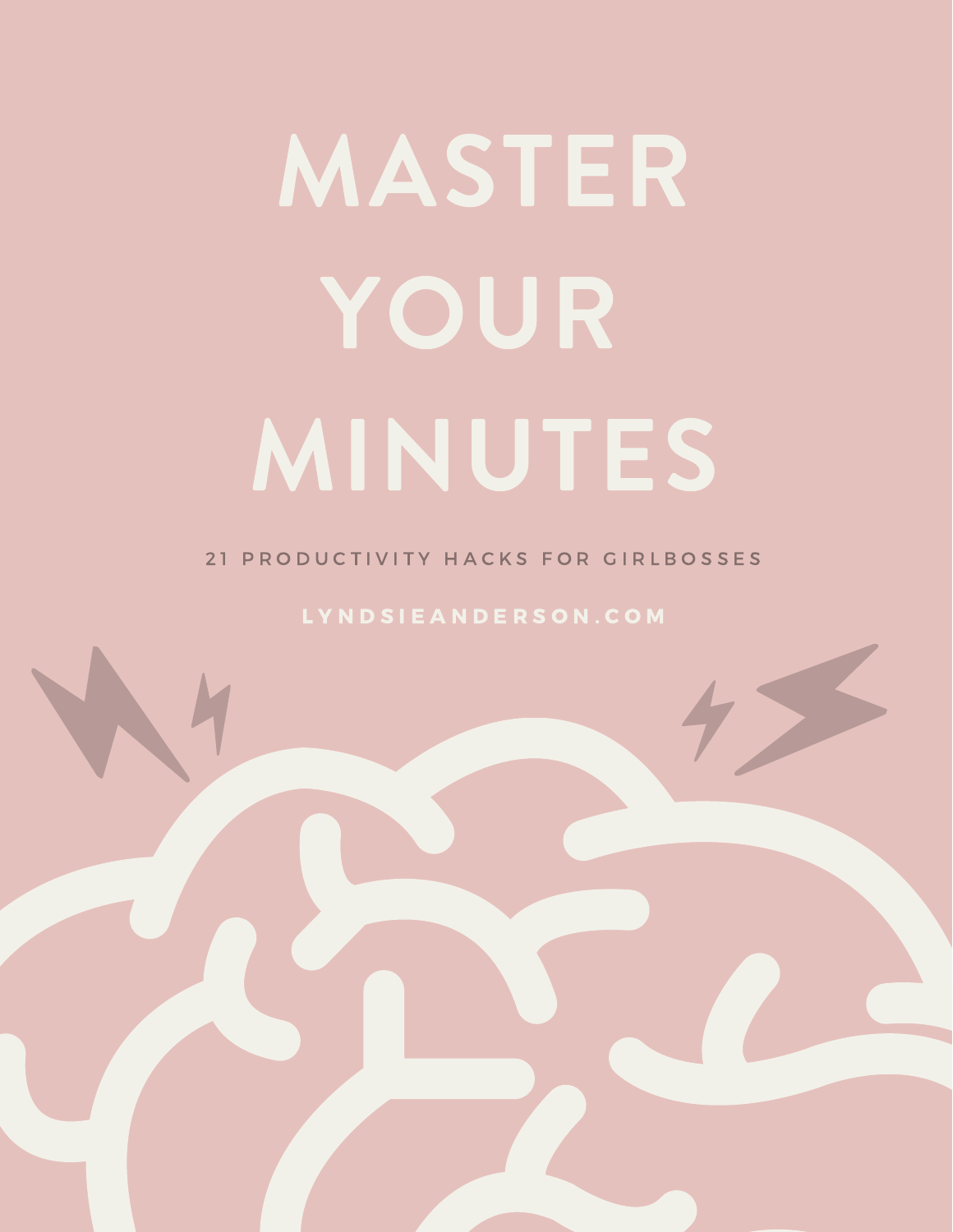

Do you ever feel like you're overwhelmingly busy, but without much to show for it at the end of the day?

Like you're always in motion, yet somehow never getting anywhere?

Like the more that you fight to try and do everything (and do it well of course, like the overachiever that you are), the more distant you feel from actually achieving your goals?

I know I have!

Fortunately, I've learned that the secret to overcoming your productivity woes is not necessarily to work harder (especially for many of us Type A personalities that are already putting in long hours and a lot of effort).

Instead it's time to start thinking about how you can work *smarter*.

After much trial and error and the help of a few great authors, I've greatly improved my ability to maximize my time and increase my output of real, tangible results.

In *Master Your Minutes*, I'm sharing 21 of the simple hacks that have vastly improved my productivity in hopes that they will help you reach your full potential as the #girlboss you were meant to be!

Igndyie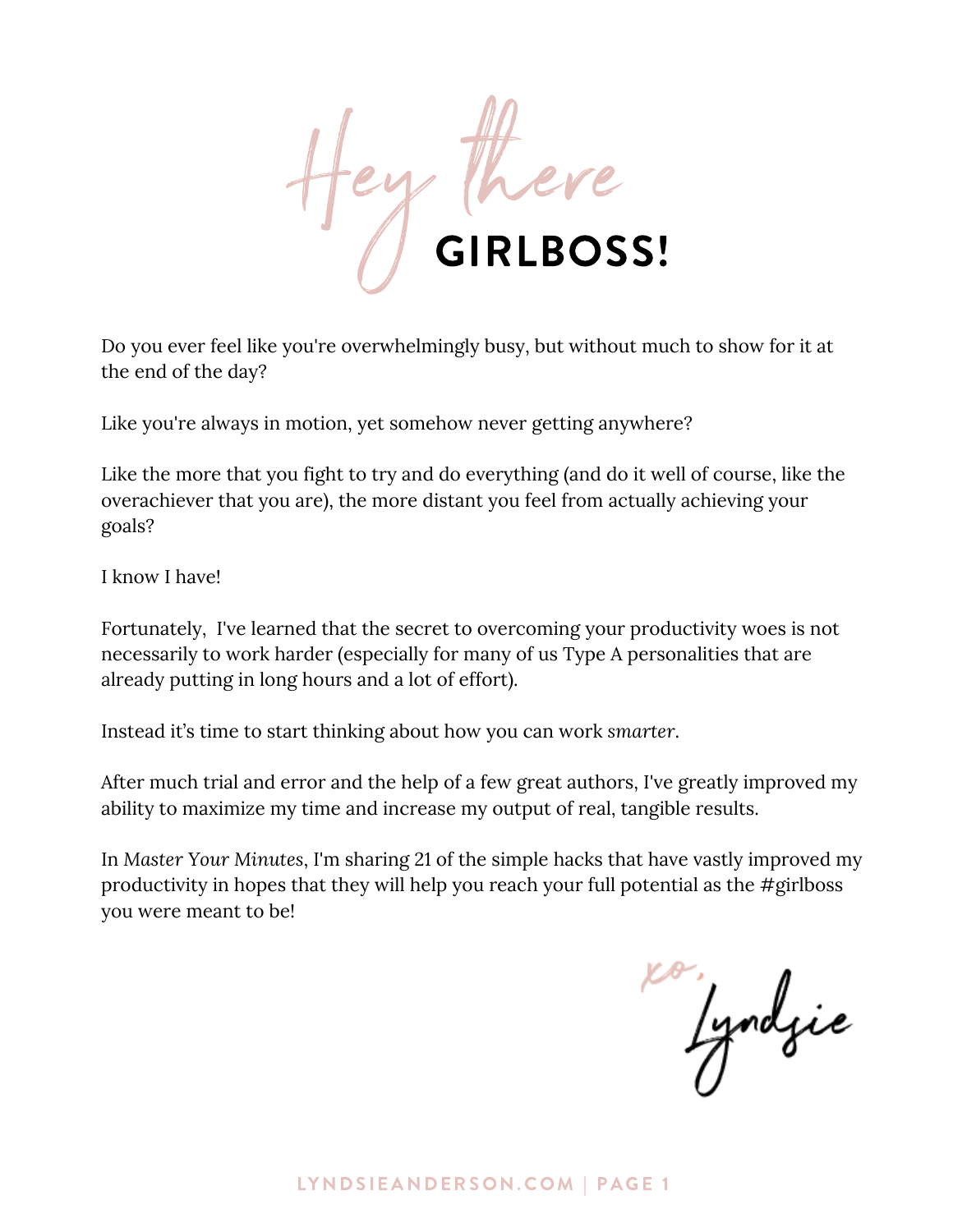## 1. SET YOUR INTENTION

Have you ever sat down to work or study thinking, "Okay, I'm ready to be productive," only to realize that you don't really have a clear plan of where to start or what you actually intend to do? I know I have!

Show up to your work sessions knowing exactly what you're there to achieve, by setting a **results-oriented intention** beforehand.

So, for example, if I've set aside 3 hours to work on my blog, my intention might be to "Write 2 blog posts and create 4 corresponding Pinterest graphics."

Give yourself a concrete and measurable result to aim for.

## 2. WRITE DOWN YOUR GOALS

#### **Once you've decided on your goals, write them down.**

Yes, I know, you've heard this a million times before, but that's because it works! The research is plentiful.

One study conducted by Dr. Gail Matthews of Dominican University of California found that you become **42% more likely to achieve your goals, simply by writing them down** on a regular basis.

### 3. FIND AN ACCOUNTABILITY PARTNER

Combine this with Tip #2 and you've improved your odds of actually accomplishing your goal enormously.

Dr. Matthews found that individuals who wrote down their goals and sent progress reports to their friends were **76.7% more likely to achieve them**. C-R-A-Z-Y!

Your accountability partner could be a friend, a mastermind group, a coach, a mentor, or an online community.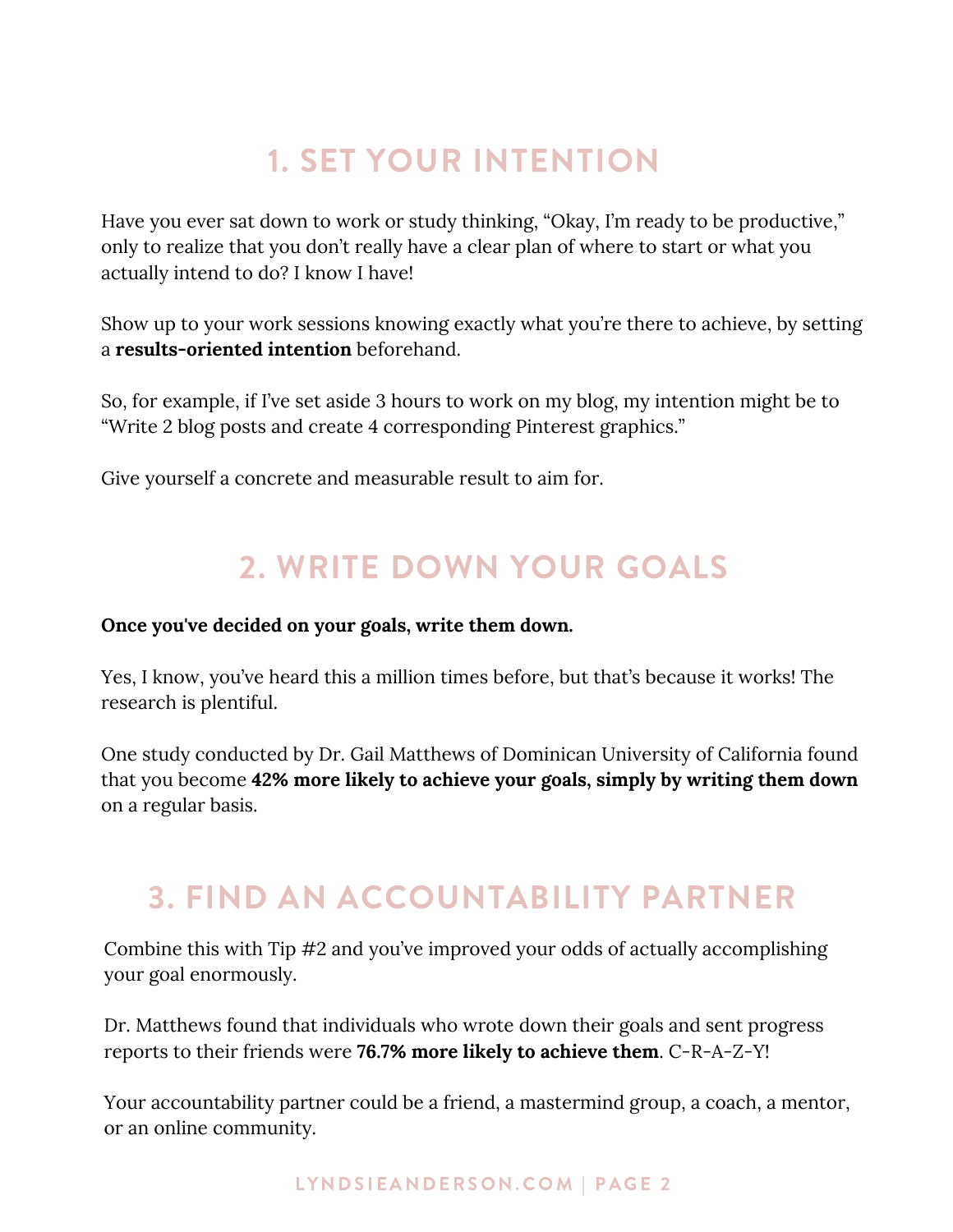The point is to make sure that *somebody* out there is holding you accountable for doing what you say you're going to do.

This added social pressure to perform lights a fire under us that gets shit done. Use it to your advantage!

# 4. APPLY THE PARETO PRINCIPLE TO YOUR TO-DO LIST

#### **We often treat all tasks as equal when the reality is, that's simply not true.**

At the most basic level, the Pareto Principle (also known as the 80/20 rule and the Law of Vital Few) says that **20% of our efforts produce 80% of our results.**

In order to determine what tasks are worth prioritizing, try this exercise suggested by **Geoffrey James on Inc.com**:

"When you make a to-do list, prioritize each item by the amount of effort required (1 to 10, with 1 being the least amount of effort) and the potential positive results (1 to 10, with 10 being the highest impact).

Now, divide the amount of effort by the potential results to get a "priority" ranking.

Do the items with the lowest resulting priority number first."

#### **So for example, in a given day I might need to…**

- Write a blog post (Effort: 8, Result: 4, Priority: 2)
- Optimize website content for SEO (Effort: 10, Result: 2, Priority: 5)
- Write and send out a [promotional](https://www.inc.com/geoffrey-james/surprising-secret-to-time-management.html) email for my course launch that is happening tomorrow (Effort: 5, Result: 10, Priority: 0.5 )

Based on these numbers, I would choose to prioritize writing and sending my promo email followed by writing a blog post and then optimizing my website content for SEO.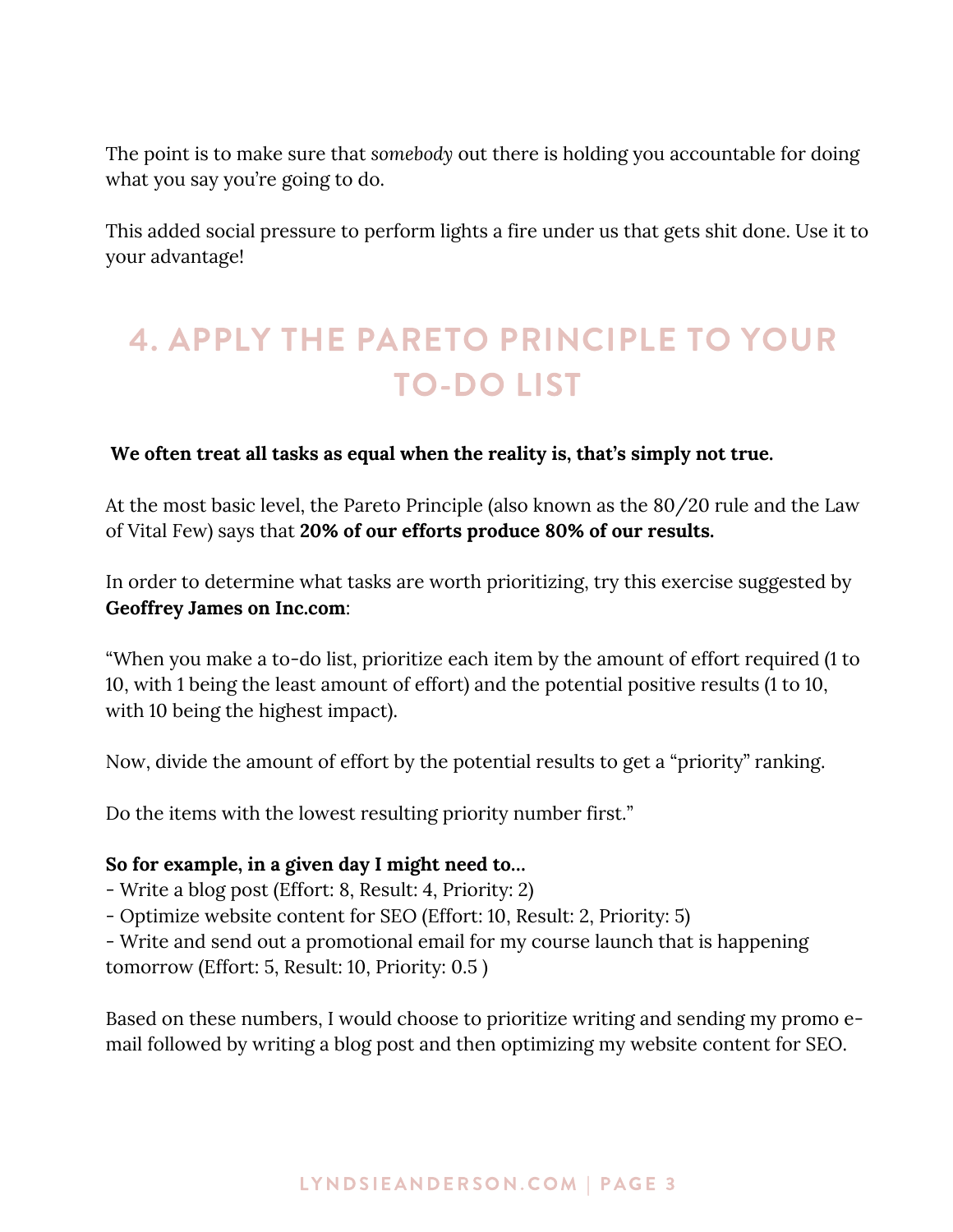## 5. CONDUCT A TIME AUDIT

Research suggests that young adults use their smartphone roughly *twice as much* as they think they do, averaging five hours per day.

Similar studies have shown that we have a tendency to underestimate how much time we spend watching tv and surfing the web.

#### **Before you can reclaim control of your time, you have to get real with yourself about where it's going now.**

#### **Two tools that can help with this are:**

- **RescueTime.** RescueTime is a free Google Chrome Extension that tracks your online activity and then delivers detailed reports and data that allow you to see exactly where your time is going. It also allows you to block distracting websites for a designated period of time, and receive alerts once you've reached a certain amount of time spent on a particular activity.

**- Moment**. Moment is an app that tracks how much time you're spending on your phone and which apps you're using the most.

Additionally, whenever you find yourself off track, write down what it was that caused you to get distracted. Bringing awareness to common distractions in your life allows you to adjust your habits and environment to prevent future distractions.

# 6. CREATE YOUR "NOT TO DO" LIST

Perhaps just as important as the things we do when we sit down to work, are the things that we *don't*.

#### **Take some time to create a list of things that you won't do when you sit down to get to work.**

This could include things like not checking email before 10AM, not using social media until your most important task is done, or not taking calls from unrecognized phone numbers.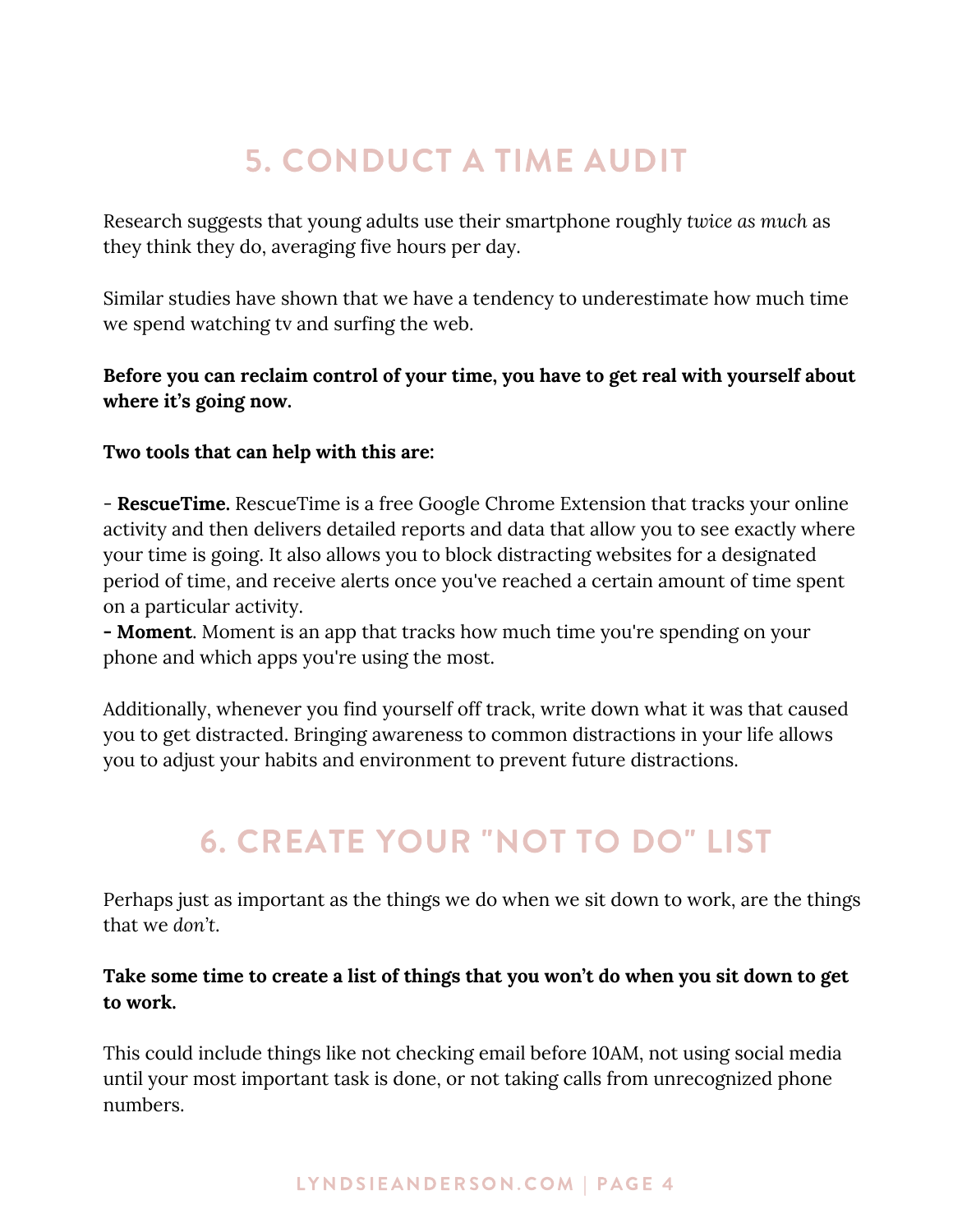## 7. EMBRACE THE POWER OF "NO"

Sometimes the issue is not that you need to work more effectively – it's that you're simply trying to do too much.

Taking a few moments before committing to **a request to** examine why you feel compelled to say "yes" and how it will affect your other commitments can save you from a *lot* of regret later.

#### **Before making a new commitment, ask yourself:**

- Will this task help bring me closer to my ultimate goal?
- What am I saying no to by saying "yes" to this request?

- Am I compelled to say yes to this because it is something I truly want to do or see value in, or am I just afraid to hurt someone's feelings?

# 8. APPROACH WORK LIKE A SERIES OF SPRINTS - NOT A MARATHON

Doing in 8 hours what can be done in 4 with more efficient systems is not productive at all, yet it's how most of us spend our 9-to-5 work days.

Instead of the usual 8-hours-straight grind (with an hour lunch break squeezed in there if you're lucky), it's much more effective to organize your day as if it were a HIIT session at the gym, where you give short bursts of all out effort followed by a period of rest and recovery.

#### **Try working in 90 minute blocks with breaks of 20-30 minutes in between.**

The key is to make sure that your breaks are energizing and renewing, not even more draining than your work.

This means you need to stand up and MOVE. Other break-time activities could include eating a healthy snack to restore energy levels or having a conversation with a colleague. Breaks should NOT be spent leaving your computer screen to instead stare at your phone screen and browse social media or read the news for 30 minutes.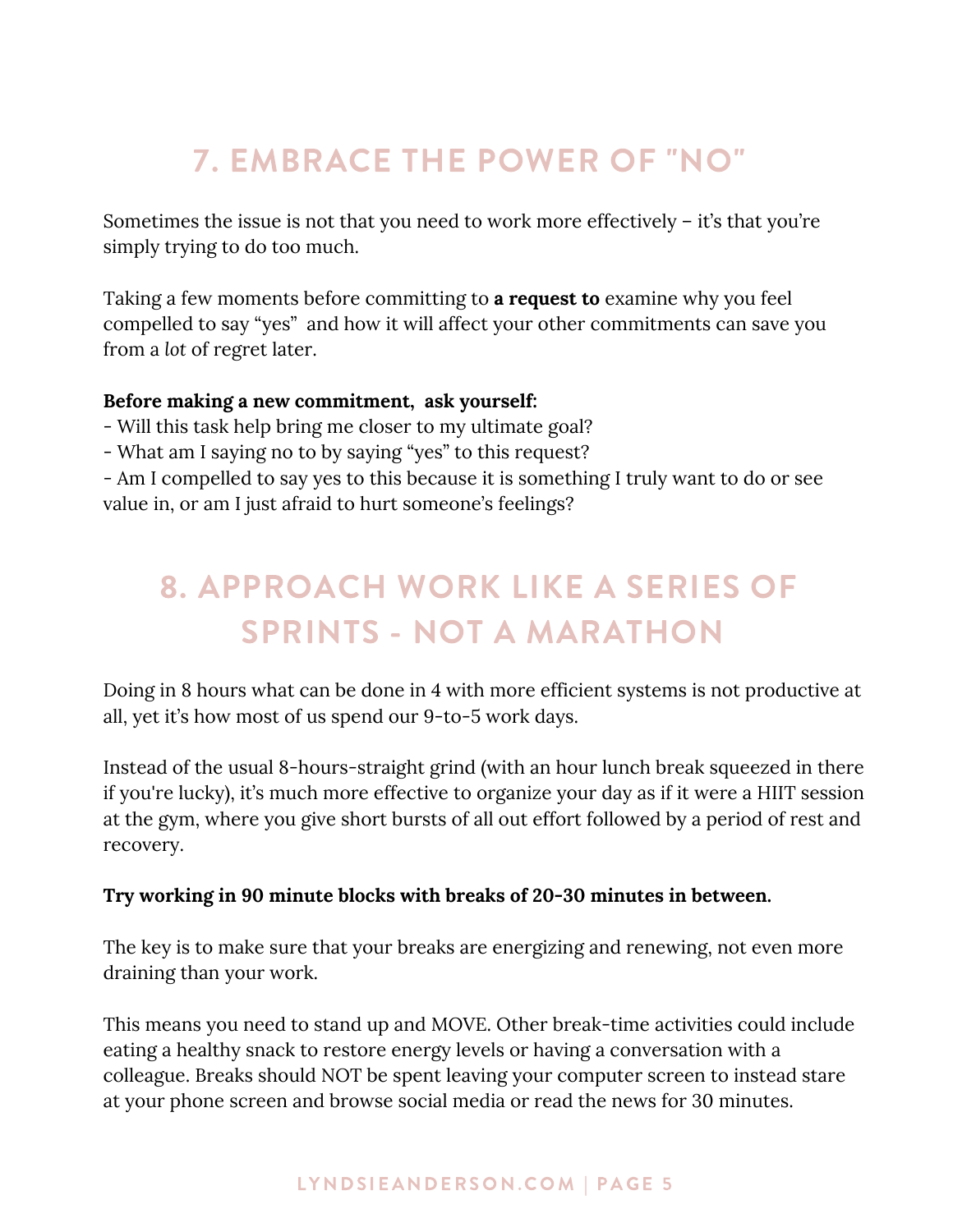## 9. KEEP YOUR PHONE OUT OF SIGHT

A study conducted at the University of Texas at Austin found that your cognitive capacity is significantly reduced whenever your smart phone is in reach – *even if it's off*.

If possible, try keeping your phone in a different room than your office or work area.

This may not be possible depending on your work environment, so another – albeit less effective – option is to keep it hidden away in a bag or desk drawer.

## 10. WRITE DOWN DISTRACTING THOUGHTS

Why is it that when we finally sit down to work, we suddenly remember all of the things we forgot to do or get hit with a ton of awesome ideas?

This used to happen to me ALL OF THE TIME and I'd find myself thinking "*wellll I'll just take 5 minutes to google this really quick*" or "*better just pay that bill now while I'm thinking about it so I don't forget*". This is a MAJOR PRODUCTIVITY KILLER.

The issue is simply ignoring these thoughts and ideas can be just as detrimental to your productivity as giving in to them.

A phenomenon called the **Zeigarnik Effect** demonstrates that we're able to recall interrupted tasks 90% better than those we complete.

This suggests that **the simple desire to complete a task can cause it to continue to take up valuable mental real estate until we complete it**.

To solve this, I always start my work sessions with a blank sheet of paper on my desk that I call my "Thought Dump". You can also use the Notes app on your phone or computer.

Whenever a distracting thought or idea crosses my mind, I write it down to come back to later.

This keeps me from getting distracted in the moment, but also clears it from my mind because I know I'll be able to return to it at a more appropriate time.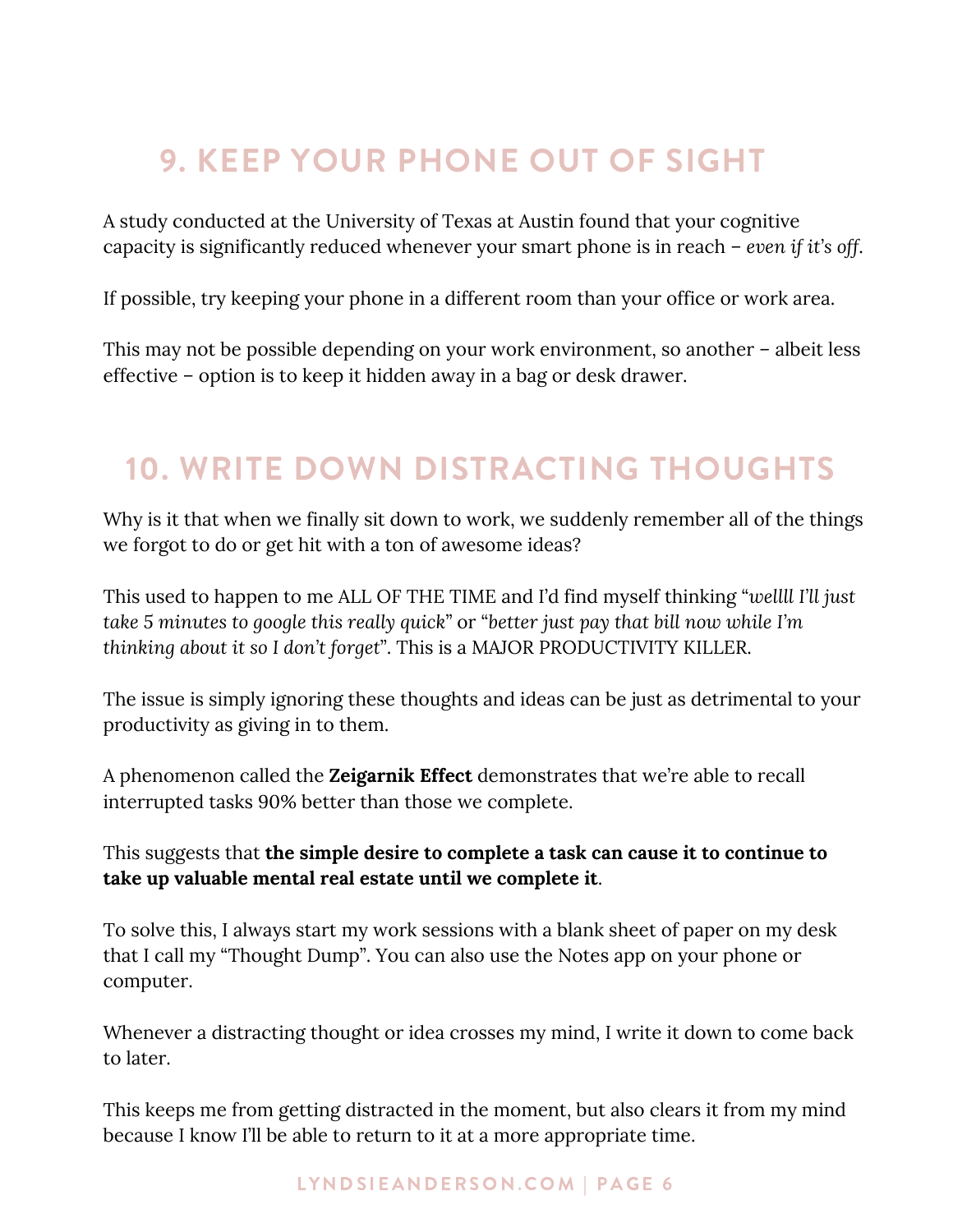# 11. DON'T WATCH THE NEWS IN THE MORNING (OR AT ALL)

News content is literally *designed* to be addictive.

You often end up spending way more time watching or reading than you originally intended just to learn a bunch of unuseful, irrelevant information (Is what Kim K. wore to the beach *really* more important than your life goals?).

Additionally, the majority of the news is overwhelmingly NEGATIVE.

Studies have shown that the less negative TV we watch, specifically violent media, the happier we are.

If you're going to perform at your best, you absolutely have to prioritize your mental state. Don't sabotage yourself.

Now does this mean you have to waltz through life unconcerned and uninformed? Not necessarily. **The point is to consume your news intentionally and from high quality sources.**

In the past I've read email newsletters like theSkimm and the Quartz Daily Brief to get a bite-sized overview of what's happening in the world.

# 12. DON'T CHECK YOUR EMAIL UNTIL YOUR MOST IMPORTANT TASK IS COMPLETE

Your email is essentially a stream of other people's priorities and requests.

Before you get sucked into the black hole that is your inbox and make your day about everyone else, focus first on what is most important to *you* and progressing towards your goals.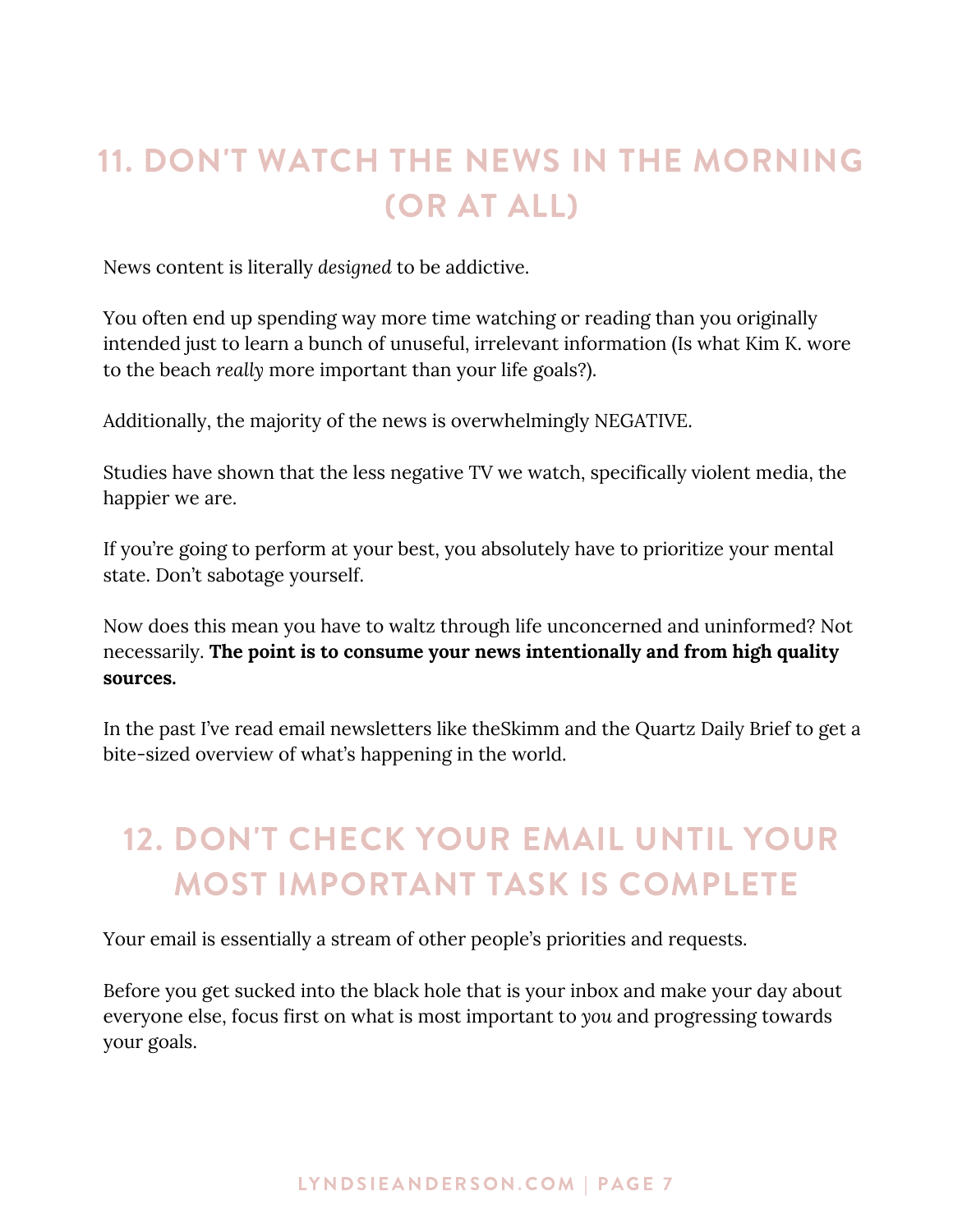## 13. TURN OFF ALL NOTIFICATIONS

The entire point of a notification is to hijack your attention, so as someone attempting to be productive, why willingly opt in to that?

#### **Turn off all notifications on your phone and computer – whether it's email, social media, random apps - all of it needs to go.**

If there are certain calls or messages you can't miss, I recommend still keeping your phone on silent, but scheduling regular breaks into your day to check and see if anything important has come in.

# 14. SCHEDULE YOUR SOCIAL MEDIA TIME - DON'T LEAVE IT OPEN-ENDED

A lot of us mindlessly default to scrolling our Instagram feeds or seeing what's going down on Twitter whenever we have a free moment or just feel like we need a break.

This is one of the fastest ways to derail your focus and concentration.

**Instead of randomly turning to social media whenever an opportunity arises, consciously make it a part of your schedule** and stick to it (i.e. 1 hour from 7-8PM).

# 15. KEEP YOUR WORKSPACE TIDY AND CLUTTER FREE

Research shows that clutter reduces your brain's ability to concentrate and process information by overloading your senses, depleting your mental energy, impairing your ability to think creatively and leaving you feeling anxious, fatigued and overwhelmed.

In an office environment, it's SUPER easy to rapidly accumulate all sorts of clutter, from papers and files to pens, paperclips, and other office knick knacks. Make time to declutter and tidy up regularly so that your workspace works *for* you, and not against you.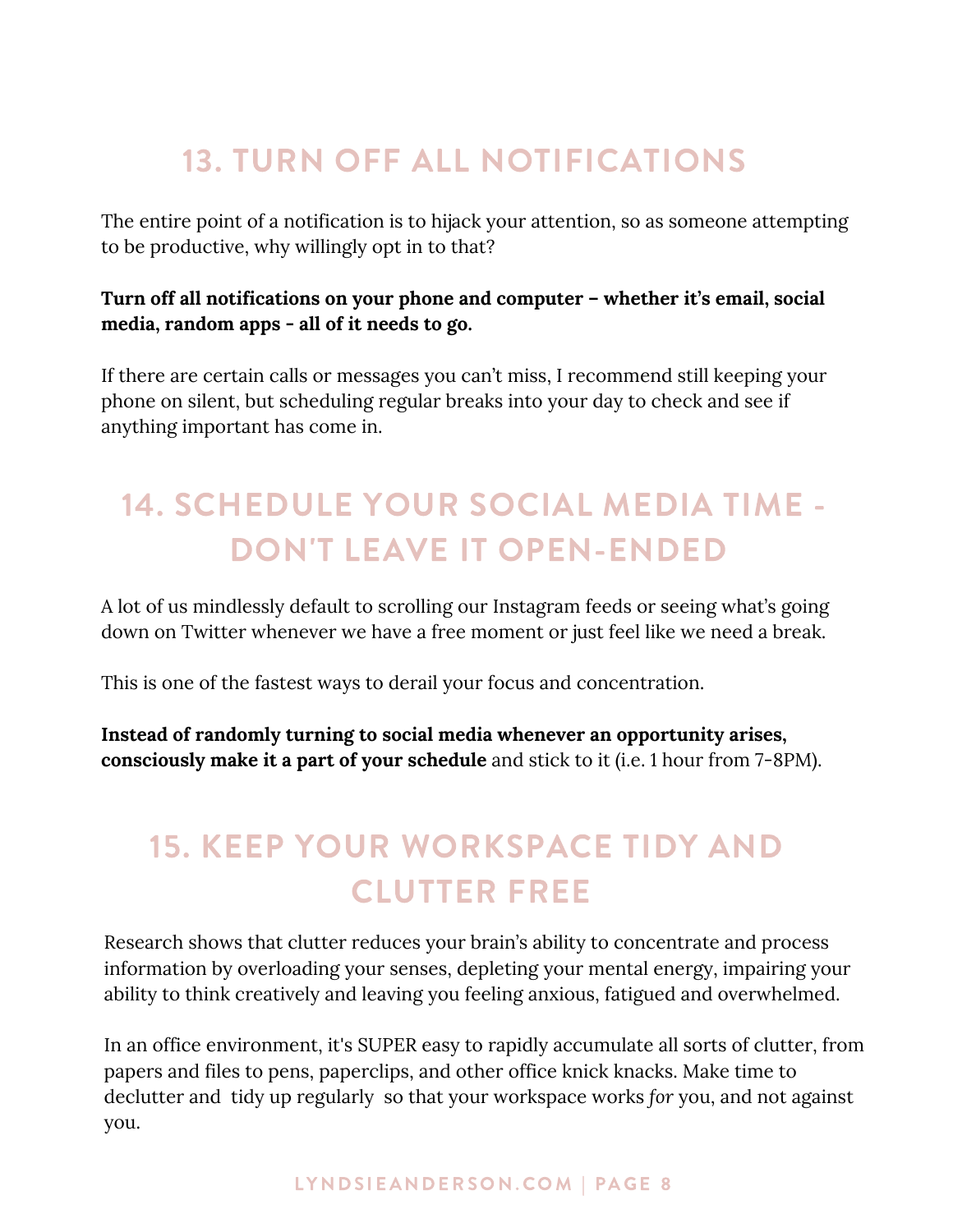## 16. KEEP WATER NEARBY

Your brain is 85% water and even mild dehydration – before it even registers as thirst – can result in things like difficulty concentrating, fuzzy short term memory, brain fog, fatigue, emotional instability, and headaches. Yikes!

The easiest solution? Always keep a water bottle with you to sip on throughout the day.

# 17. FOCUS LESS ON MANAGING YOUR TIME AND MORE ON MANAGING YOUR ENERGY

Most of us use our highest energy time – early morning – for answering email and other shallow tasks, and then try to get to our most important, cognitively demanding work later in the afternoon when our energy is lagging and we feel depleted. You see the problem here?

#### **Do your most important work first thing in the morning, when your energy is at its peak.**

Also recognize the value of rest for restoring your energy levels. Make sure that you're scheduling short breaks throughout your workday to recharge.

# 18. ELIMINATE AS MANY RECURRING DECISIONS AS POSSIBLE

Why is it so much easier to resist that cupcake on your counter at 7am than when you come home from a long day at work at 7pm? The answer is **decision fatigue**.

With each decision you make throughout the day, you become worse at weighing all of the options and making a well-informed choice.

**In order to avoid this, try to eliminate as many decisions from your daily life as possible**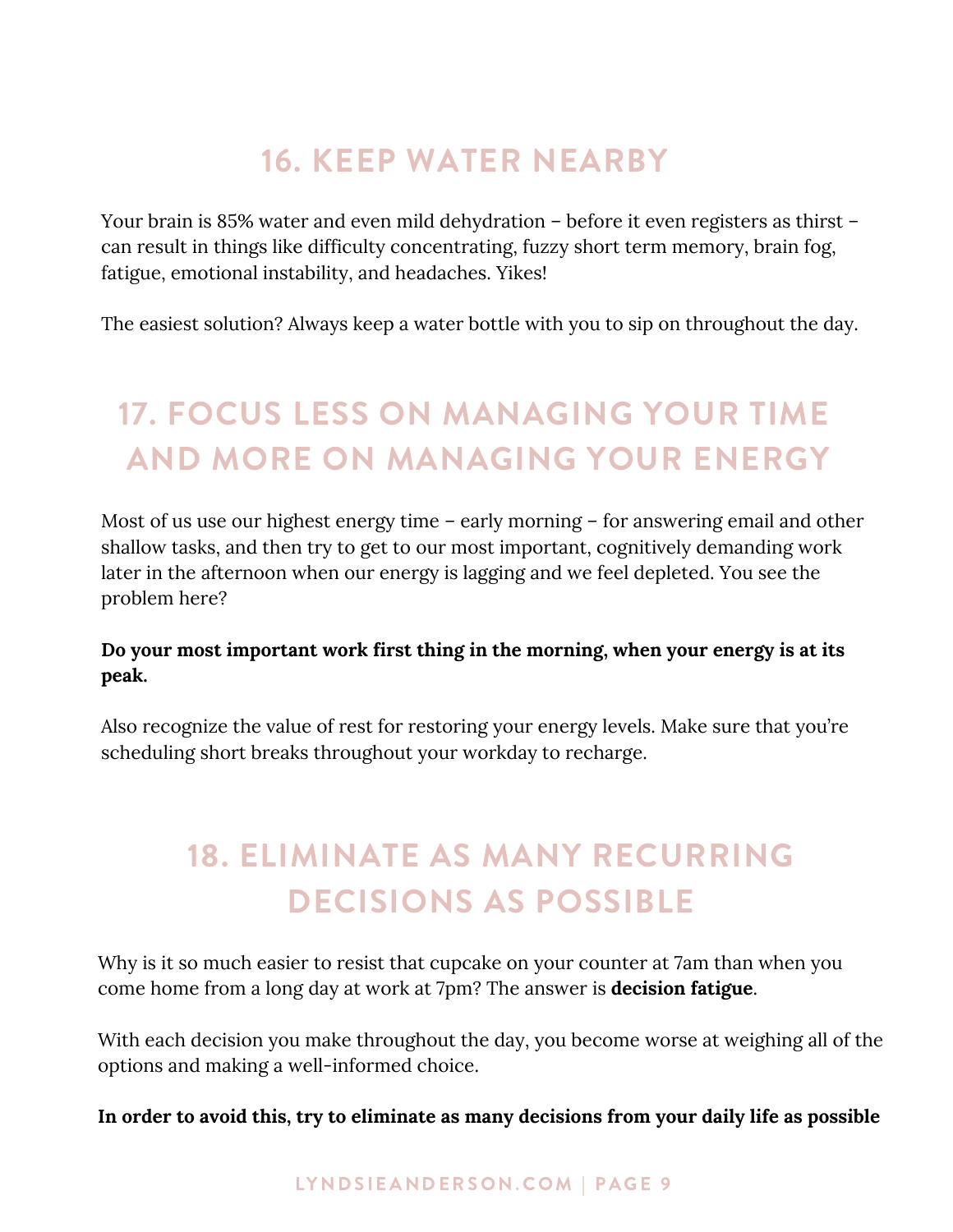#### **by planning ahead, batching similar tasks, and creating "rules" for yourself.**

For example, you could:

- Plan and prepare your meals ahead of time
- Time-block the upcoming week on Sunday evenings
- Program your workouts for the week in advance
- Schedule set times when you are going to check and respond to email

- Develop a set of "go-to" outfits so you don't have to think about what to wear every day

## 19. QUIT MULTITASKING

In case you haven't heard – multitasking doesn't work.

Not only does it not work, in most cases it doesn't exist – at least not in the way that we think it does.

Yes, people can actually do two or more things at once, such as walk and talk, but what we can't do is *focus* on two things at once.

While you think you're multitasking, what you're actually doing is **task-switching**, and experts estimate that **this can cause a 40% loss in productivity.**

Our brains have a finite amount of attention. Constantly switching back and forth between several tasks wastes this precious limited resource because your attention is expended on the act of switching gears.

How do you minimize the effects of this? Try to group similar tasks together such as emails, returning phone calls, or scheduling social media posts so you reduce the amount of energy wasted from switching from one type of task to another.

## 20. CREATE RITUALS AND ROUTINES

The brain responds well to cues, so one of the best ways to create "discipline" in your life is to do your most important daily tasks, such as working out or waking up and going to sleep, at the same time each day.